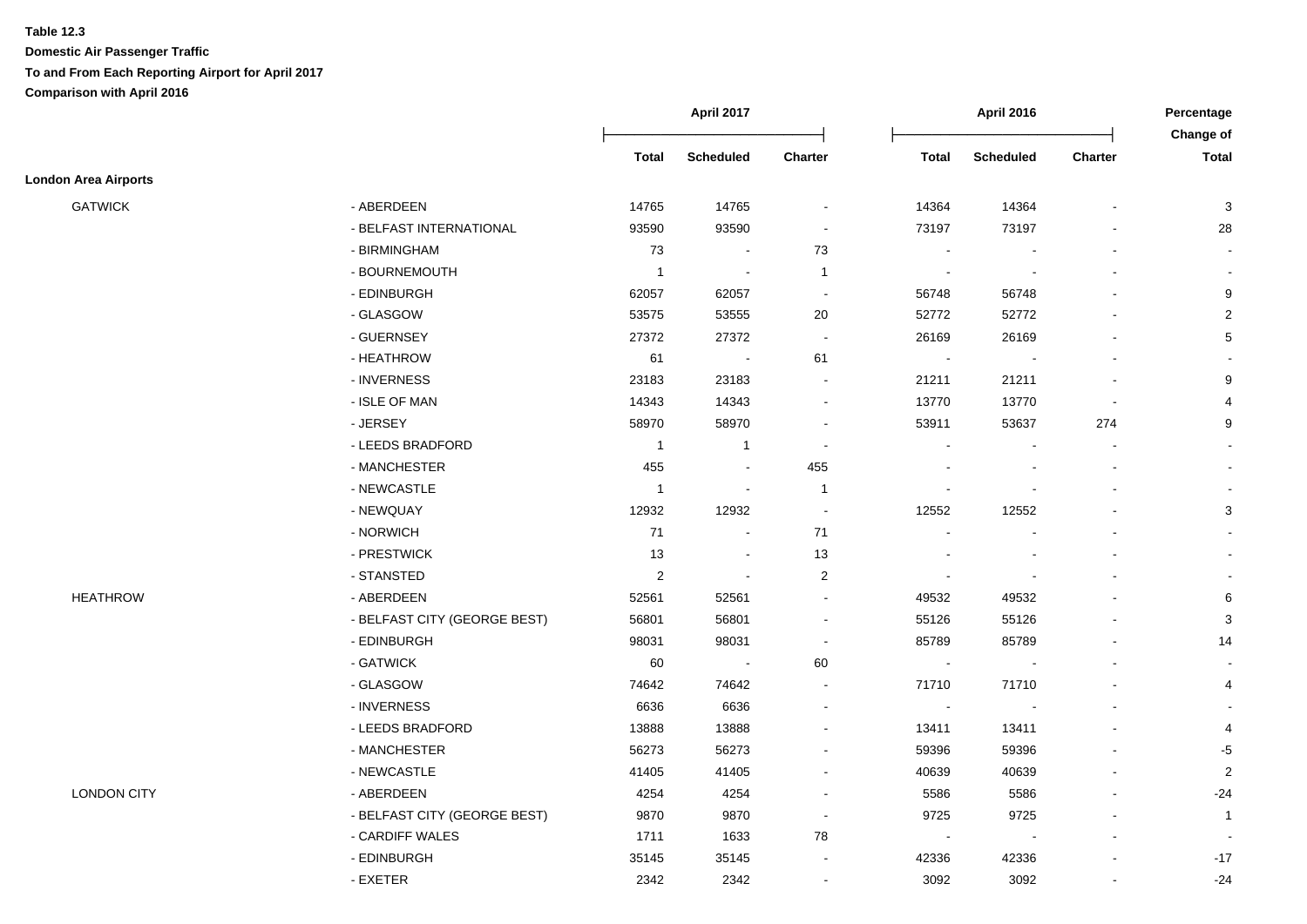|                                   |                               | April 2017   |                          |                | <b>April 2016</b> |                          |                |                           |
|-----------------------------------|-------------------------------|--------------|--------------------------|----------------|-------------------|--------------------------|----------------|---------------------------|
|                                   |                               | <b>Total</b> | <b>Scheduled</b>         | <b>Charter</b> | <b>Total</b>      | <b>Scheduled</b>         | <b>Charter</b> | Change of<br><b>Total</b> |
| <b>LONDON CITY</b>                | - GLASGOW                     | 17179        | 17179                    | $\blacksquare$ | 18932             | 18932                    | $\sim$         | -9                        |
|                                   | - GUERNSEY                    | 2147         | 2147                     | $\blacksquare$ | 2093              | 2093                     | $\blacksquare$ | $\mathbf{3}$              |
|                                   | - ISLE OF MAN                 | 4214         | 4214                     | ä,             | 5678              | 5678                     | $\blacksquare$ | $-26$                     |
|                                   | - JERSEY                      | 2716         | 2716                     | ۰              | 3406              | 3406                     |                | $-20$                     |
| LUTON                             | - ABERDEEN                    | 6660         | 6660                     | $\blacksquare$ | 6053              | 6053                     | $\blacksquare$ | 10                        |
|                                   | - BELFAST INTERNATIONAL       | 28623        | 28623                    | ÷              | 24699             | 24699                    | $\blacksquare$ | 16                        |
|                                   | - DURHAM TEES VALLEY          | $\sim$       | $\overline{\phantom{a}}$ | $\blacksquare$ | 33                | $\blacksquare$           | 33             | $-100$                    |
|                                   | - EDINBURGH                   | 24369        | 24369                    | $\overline{a}$ | 21999             | 21999                    |                | 11                        |
|                                   | - GLASGOW                     | 18794        | 18424                    | 370            | 17079             | 17079                    |                | 10                        |
|                                   | - INVERNESS                   | 13438        | 13438                    | $\blacksquare$ | 12593             | 12593                    | $\blacksquare$ | $\overline{7}$            |
|                                   | - ISLE OF MAN                 | 2442         | 2442                     | ä,             | $\sim$            |                          |                | $\blacksquare$            |
|                                   | - JERSEY                      | 5115         | 5115                     | $\blacksquare$ | 4058              | 4058                     | $\blacksquare$ | 26                        |
|                                   | - MANCHESTER                  |              | $\overline{\phantom{a}}$ | $\blacksquare$ | 38                | $\blacksquare$           | 38             | $-100$                    |
|                                   | - NEWCASTLE                   |              | $\sim$                   | $\overline{a}$ | 31                | $\sim$                   | 31             | $-100$                    |
|                                   | - WICK JOHN O GROATS          |              | $\blacksquare$           |                | 100               | $\blacksquare$           | 100            | $-100$                    |
| SOUTHEND                          | - ISLE OF MAN                 |              | $\sim$                   | $\blacksquare$ | 64                | 64                       | $\blacksquare$ | $-100$                    |
|                                   | - JERSEY                      | 1131         | 1131                     | $\sim$         | 1202              | 1202                     | $\blacksquare$ | $-6$                      |
| <b>STANSTED</b>                   | - BELFAST INTERNATIONAL       | 32197        | 32197                    | $\blacksquare$ | 28124             | 28124                    | $\blacksquare$ | 14                        |
|                                   | - CITY OF DERRY (EGLINTON)    | $\sim$       | $\sim$                   | ä,             | 9202              | 9202                     | $\blacksquare$ | $-100$                    |
|                                   | - DUNDEE                      | 1924         | 1924                     |                | 1734              | 1734                     | $\blacksquare$ | 11                        |
|                                   | - EDINBURGH                   | 66161        | 66161                    | $\blacksquare$ | 69725             | 69725                    | $\blacksquare$ | $-5$                      |
|                                   | - GLASGOW                     | 49130        | 49130                    | ÷              | 54533             | 54533                    | $\overline{a}$ | $-10$                     |
|                                   | - GUERNSEY                    | 2295         | 2295                     | $\blacksquare$ | 1927              | 1927                     | $\blacksquare$ | 19                        |
|                                   | - NEWQUAY                     | 2643         | 2643                     | $\blacksquare$ | 2183              | 2183                     | $\blacksquare$ | 21                        |
| <b>Total London Area Airports</b> |                               | 1096262      | 1095057                  | 1205           | 1046522           | 1046046                  | 476            | 5                         |
| <b>Other Reporting Airports</b>   |                               |              |                          |                |                   |                          |                |                           |
| ABERDEEN                          | - BELFAST CITY (GEORGE BEST)  | 3685         | 3685                     |                | 4311              | 4311                     |                | $-15$                     |
|                                   | - BIRMINGHAM                  | 11307        | 11307                    | $\blacksquare$ | 11406             | 11406                    |                | $-1$                      |
|                                   | - BRISTOL                     | 1217         | 1217                     | ä,             | 1850              | 1850                     |                | $-34$                     |
|                                   | - CARDIFF WALES               | 681          | 681                      |                | $\sim$            |                          |                | $\sim$                    |
|                                   | - DURHAM TEES VALLEY          | 1342         | 1342                     |                | $\blacksquare$    | $\overline{\phantom{a}}$ |                | $\overline{\phantom{a}}$  |
|                                   | - EAST MIDLANDS INTERNATIONAL |              |                          |                | 56                | 56                       |                | $-100$                    |
|                                   | - GATWICK                     | 14899        | 14899                    |                | 14608             | 14608                    |                | $\overline{\mathbf{c}}$   |
|                                   |                               |              |                          |                |                   |                          |                |                           |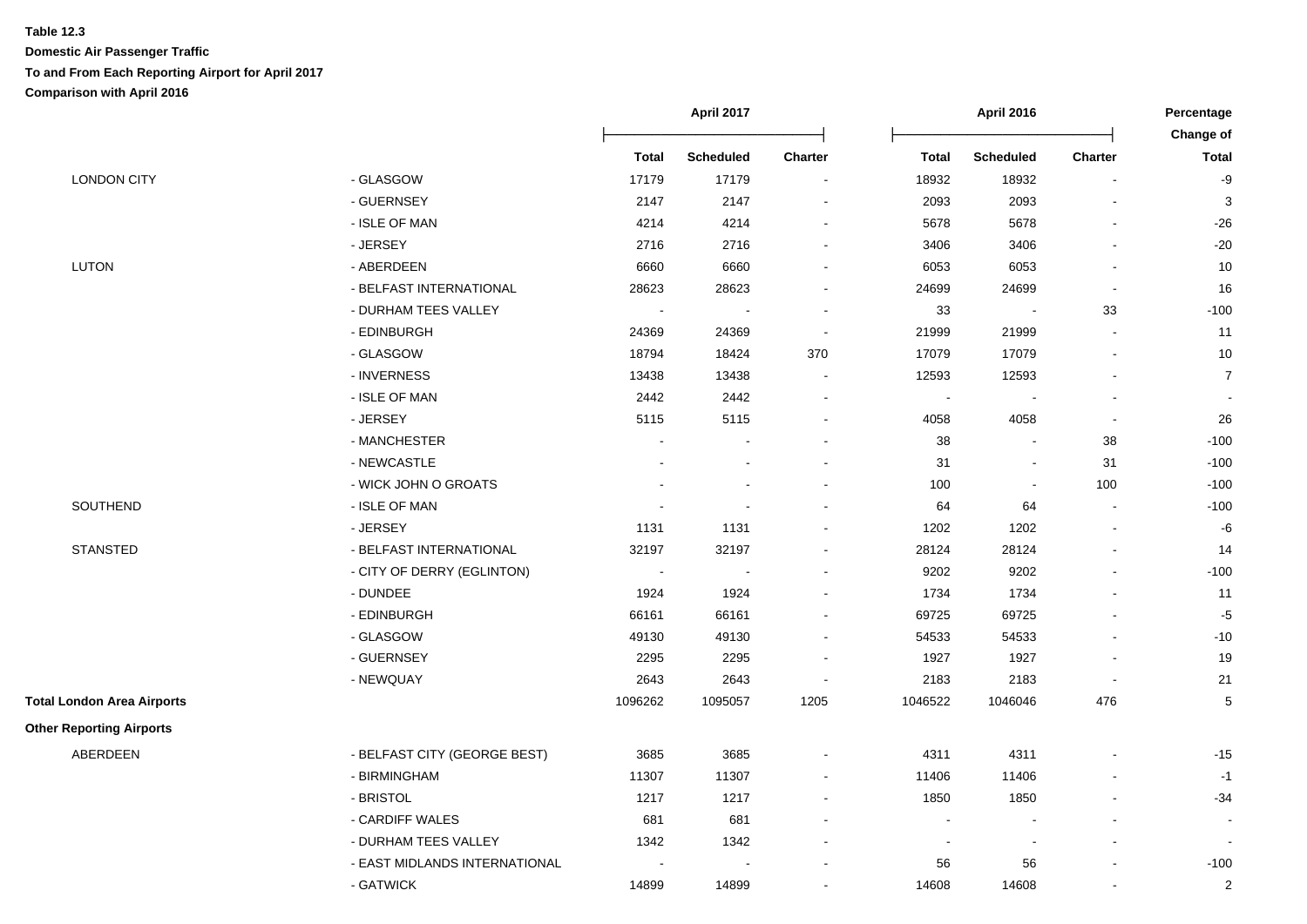|                                   |                               | April 2017   |                  | April 2016                   |                |                          | Percentage<br>Change of  |                |
|-----------------------------------|-------------------------------|--------------|------------------|------------------------------|----------------|--------------------------|--------------------------|----------------|
|                                   |                               | <b>Total</b> | <b>Scheduled</b> | Charter                      | <b>Total</b>   | <b>Scheduled</b>         | <b>Charter</b>           | <b>Total</b>   |
| ABERDEEN                          | - HEATHROW                    | 52604        | 52604            |                              | 49641          | 49641                    |                          | 6              |
|                                   | - HUMBERSIDE                  | 1767         | 1767             |                              | 184            | 184                      |                          | 860            |
|                                   | - JERSEY                      | 49           | 49               |                              |                |                          |                          |                |
|                                   | - KIRKWALL                    | 3875         | 3875             |                              | 78             | 78                       |                          | 4868           |
|                                   | - LEEDS BRADFORD              | 384          | 384              |                              | 65             | 65                       |                          | 491            |
|                                   | - LONDON CITY                 | 4286         | 4286             |                              | 5627           | 5627                     |                          | $-24$          |
|                                   | - LUTON                       | 6626         | 6626             |                              | 6188           | 6188                     |                          | $\overline{7}$ |
|                                   | - MANCHESTER                  | 17028        | 17028            |                              | 16616          | 16616                    |                          | $\overline{2}$ |
|                                   | - NEWCASTLE                   | 986          | 986              | $\blacksquare$               | $\blacksquare$ | $\overline{\phantom{a}}$ |                          |                |
|                                   | - NORWICH                     | 3250         | 3250             | $\blacksquare$               | 3188           | 3188                     |                          | $\overline{c}$ |
|                                   | - SCATSTA                     | 7582         | $\sim$           | 7582                         | 6838           | 264                      | 6574                     | 11             |
|                                   | - SOUTHAMPTON                 | 598          | 598              |                              | 98             | 98                       |                          | 510            |
|                                   | - STORNOWAY                   | 371          | 371              |                              | 24             | 24                       |                          | 1446           |
|                                   | - SUMBURGH                    | 10969        | 8911             | 2058                         | 4616           | 4178                     | 438                      | 138            |
|                                   | - WICK JOHN O GROATS          | 494          | 494              |                              | 13             | 13                       |                          | 3700           |
| ALDERNEY                          | - GUERNSEY                    | 2672         | 2672             |                              | 2861           | 2861                     |                          | $-7$           |
|                                   | - SOUTHAMPTON                 | 1957         | 1957             |                              | 1969           | 1969                     |                          | $-1$           |
| <b>BARRA</b>                      | - GLASGOW                     | 1338         | 1338             |                              | 1167           | 1167                     |                          | 15             |
| <b>BELFAST CITY (GEORGE BEST)</b> | - ABERDEEN                    | 3617         | 3617             |                              | 4269           | 4269                     |                          | $-15$          |
|                                   | - BIRMINGHAM                  | 22295        | 22295            |                              | 22150          | 22150                    |                          | $\mathbf{1}$   |
|                                   | - CARDIFF WALES               | 3883         | 3883             |                              | 3564           | 3564                     |                          | 9              |
|                                   | - EAST MIDLANDS INTERNATIONAL | 12845        | 12845            |                              | 12937          | 12937                    |                          | $-1$           |
|                                   | - EDINBURGH                   | 14695        | 14695            |                              | 12882          | 12882                    |                          | 14             |
|                                   | - EXETER                      | 3504         | 3504             |                              | 2565           | 2565                     |                          | 37             |
|                                   | - GLASGOW                     | 13347        | 13347            |                              | 14983          | 14983                    |                          | $-11$          |
|                                   | - HEATHROW                    | 56368        | 56368            |                              | 54871          | 54810                    | 61                       | 3              |
|                                   | - INVERNESS                   | 3202         | 3202             | ۰                            | 2457           | 2457                     | $\overline{\phantom{a}}$ | 30             |
|                                   | - ISLE OF MAN                 | 697          | 697              | $\qquad \qquad \blacksquare$ | 2070           | 2070                     | $\sim$                   | $-66$          |
|                                   | - LEEDS BRADFORD              | 13397        | 13397            |                              | 12846          | 12846                    |                          | 4              |
|                                   | - LIVERPOOL (JOHN LENNON)     | 3523         | 3523             |                              | 10576          | 10576                    |                          | $-67$          |
|                                   | - LONDON CITY                 | 9854         | 9854             |                              | 9696           | 9696                     |                          | $\overline{2}$ |
|                                   | - MANCHESTER                  | 24531        | 24531            |                              | 22321          | 22278                    | 43                       | 10             |
|                                   | - NEWCASTLE                   |              |                  |                              | 1772           | 1772                     |                          | $-100$         |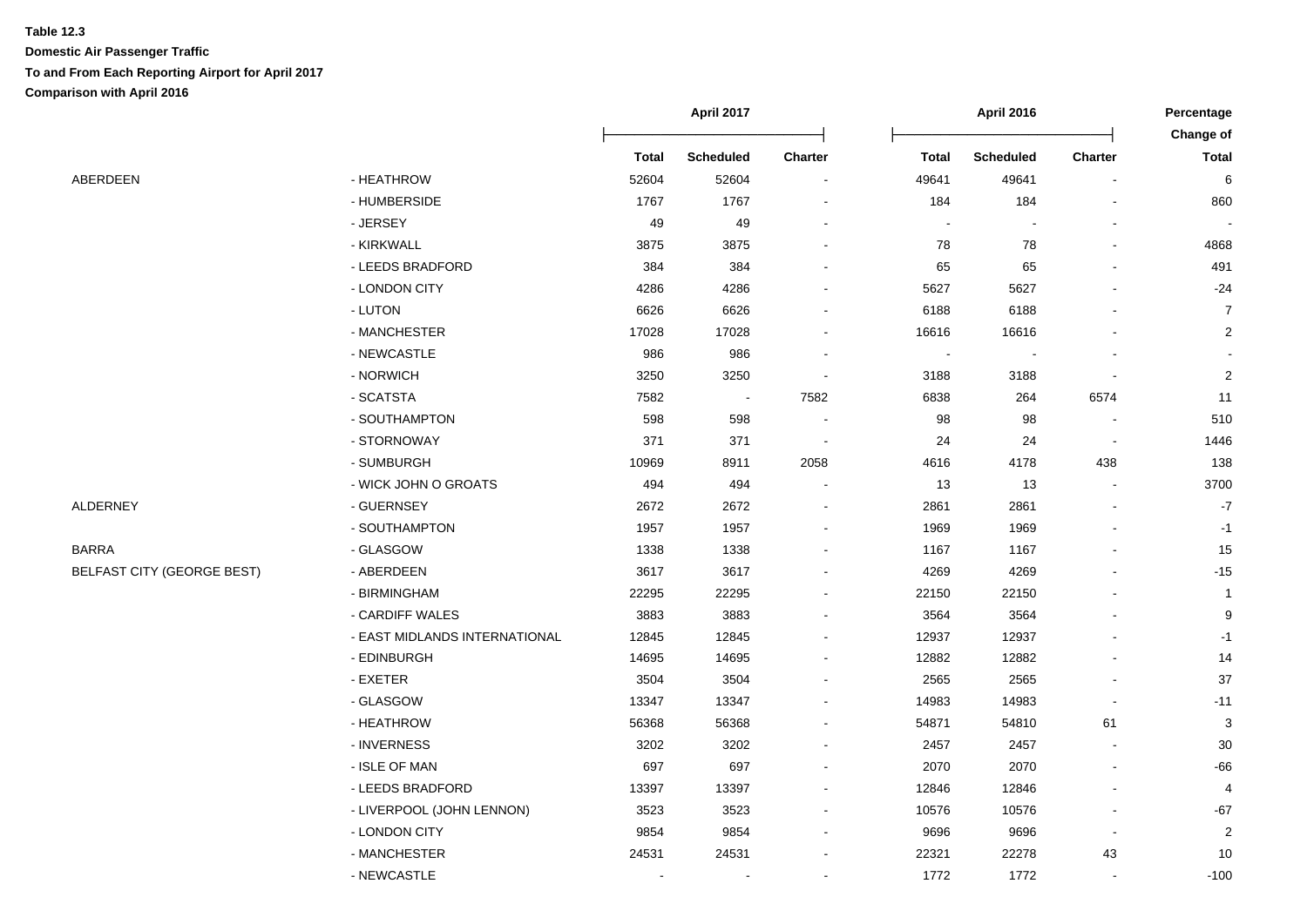|                                   |                              | <b>April 2017</b> |                  | <b>April 2016</b>        |        |                          | Percentage               |                           |
|-----------------------------------|------------------------------|-------------------|------------------|--------------------------|--------|--------------------------|--------------------------|---------------------------|
|                                   |                              | Total             | <b>Scheduled</b> | <b>Charter</b>           | Total  | <b>Scheduled</b>         | <b>Charter</b>           | Change of<br><b>Total</b> |
| <b>BELFAST CITY (GEORGE BEST)</b> | - NEWQUAY                    | 325               | 325              | $\sim$                   | $\sim$ | $\sim$                   | $\blacksquare$           |                           |
|                                   | - SOUTHAMPTON                | 10045             | 10045            |                          | 9839   | 9839                     | $\blacksquare$           | $\overline{c}$            |
| BELFAST INTERNATIONAL             | - BELFAST CITY (GEORGE BEST) |                   |                  |                          | 61     |                          | 61                       | $-100$                    |
|                                   | - BIRMINGHAM                 | 21900             | 21900            |                          | 17937  | 17937                    |                          | 22                        |
|                                   | - BRISTOL                    | 22004             | 22004            |                          | 19722  | 19722                    | $\overline{a}$           | 12                        |
|                                   | - CARDIFF WALES              | 84                |                  | 84                       |        |                          | $\overline{a}$           |                           |
|                                   | - EDINBURGH                  | 23792             | 23792            | $\sim$                   | 22074  | 22074                    |                          | 8                         |
|                                   | - GATWICK                    | 93465             | 93465            | $\blacksquare$           | 74030  | 74030                    |                          | 26                        |
|                                   | - GLASGOW                    | 26445             | 26445            | $\sim$                   | 23279  | 23279                    |                          | 14                        |
|                                   | - JERSEY                     | 2449              | 2449             | $\overline{\phantom{a}}$ | 1404   | 1404                     | $\blacksquare$           | 74                        |
|                                   | - LIVERPOOL (JOHN LENNON)    | 44062             | 44062            | $\sim$                   | 37567  | 37567                    | $\blacksquare$           | 17                        |
|                                   | - LUTON                      | 28488             | 28488            | $\sim$                   | 24946  | 24946                    | $\overline{\phantom{a}}$ | 14                        |
|                                   | - MANCHESTER                 | 24131             | 24131            |                          | 21544  | 21498                    | 46                       | 12                        |
|                                   | - NEWCASTLE                  | 23624             | 23624            |                          | 20013  | 20013                    |                          | 18                        |
|                                   | - STANSTED                   | 32271             | 32271            |                          | 28159  | 28159                    |                          | 15                        |
| <b>BENBECULA</b>                  | - GLASGOW                    | 2196              | 2196             |                          | 1850   | 1850                     |                          | 19                        |
|                                   | - INVERNESS                  | 20                | 20               | $\overline{\phantom{a}}$ |        |                          | $\overline{a}$           | $\overline{\phantom{a}}$  |
|                                   | - STORNOWAY                  | 572               | 572              |                          | 568    | 568                      |                          | $\mathbf{1}$              |
| <b>BIRMINGHAM</b>                 | - ABERDEEN                   | 11207             | 11207            |                          | 11320  | 11320                    |                          | $-1$                      |
|                                   | - BELFAST CITY (GEORGE BEST) | 22309             | 22309            |                          | 22115  | 22115                    |                          | $\overline{1}$            |
|                                   | - BELFAST INTERNATIONAL      | 21717             | 21717            | $\blacksquare$           | 17785  | 17785                    |                          | 22                        |
|                                   | - EDINBURGH                  | 20090             | 20090            |                          | 21924  | 21924                    |                          | $-8$                      |
|                                   | - GLASGOW                    | 16442             | 16442            |                          | 18633  | 18633                    |                          | $-12$                     |
|                                   | - GUERNSEY                   | 2687              | 2687             |                          | 2587   | 2587                     |                          | $\overline{4}$            |
|                                   | - INVERNESS                  | 3628              | 3628             |                          | 3611   | 3611                     |                          |                           |
|                                   | - ISLE OF MAN                | 3795              | 3795             |                          | 2962   | 2962                     |                          | 28                        |
|                                   | - JERSEY                     | 5924              | 5924             |                          | 5992   | 5992                     | $\blacksquare$           | $-1$                      |
|                                   | - MANCHESTER                 | 44                | 44               | $\overline{\phantom{a}}$ |        | $\overline{\phantom{a}}$ | $\blacksquare$           |                           |
|                                   | - NEWCASTLE                  |                   |                  |                          | 380    | 335                      | 45                       | $-100$                    |
|                                   | - NEWQUAY                    | 2768              | 2768             |                          | 2299   | 2299                     | $\blacksquare$           | 20                        |
|                                   | - SOUTHAMPTON                |                   |                  | $\overline{\phantom{a}}$ | 45     | $\blacksquare$           | 45                       | $-100$                    |
| <b>BLACKPOOL</b>                  | - ISLE OF MAN                |                   |                  | $\overline{\phantom{a}}$ | 1345   | 1345                     | $\blacksquare$           | $-100$                    |
| <b>BOURNEMOUTH</b>                | - DURHAM TEES VALLEY         | 76                | $\sim$           | 76                       |        |                          | $\sim$                   | $\sim$                    |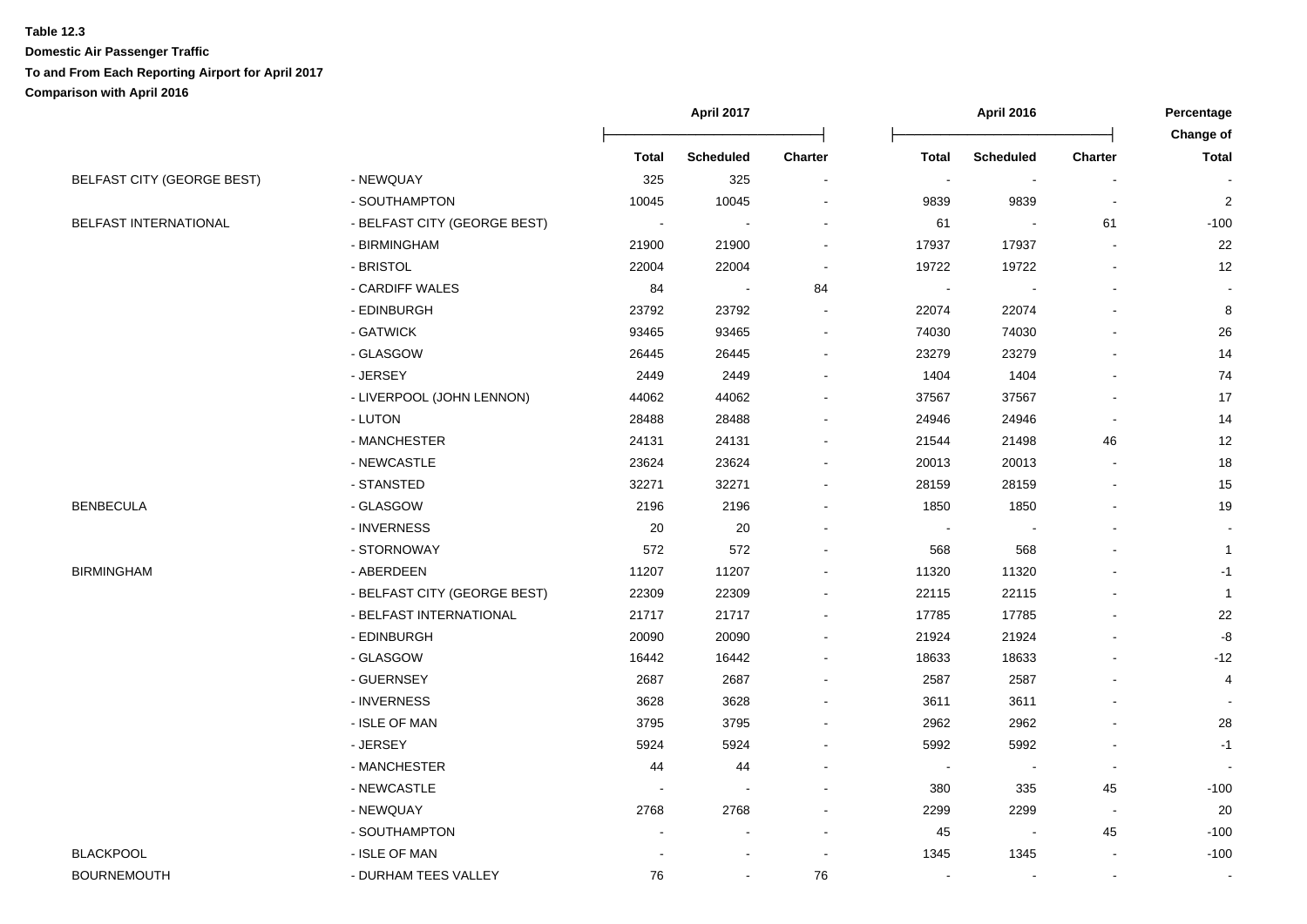|                      |                               | April 2017               |                          |                          | <b>April 2016</b>        |                          |                          |                           |
|----------------------|-------------------------------|--------------------------|--------------------------|--------------------------|--------------------------|--------------------------|--------------------------|---------------------------|
|                      |                               | <b>Total</b>             | <b>Scheduled</b>         | <b>Charter</b>           | <b>Total</b>             | <b>Scheduled</b>         | <b>Charter</b>           | Change of<br><b>Total</b> |
| <b>BOURNEMOUTH</b>   | - GUERNSEY                    | $\blacksquare$           | $\overline{\phantom{a}}$ | $\blacksquare$           | 52                       | 52                       | $\overline{\phantom{a}}$ | $-100$                    |
|                      | - LIVERPOOL (JOHN LENNON)     | 89                       |                          | 89                       | 167                      | $\blacksquare$           | 167                      | $-47$                     |
|                      | - MANCHESTER                  |                          |                          | $\overline{\phantom{a}}$ | 87                       | $\blacksquare$           | 87                       | $-100$                    |
|                      | - NEWCASTLE                   | 85                       | $\overline{\phantom{a}}$ | 85                       |                          |                          |                          |                           |
| <b>BRISTOL</b>       | - ABERDEEN                    | 1234                     | 1234                     |                          | 1851                     | 1851                     | $\sim$                   | $-33$                     |
|                      | - BELFAST INTERNATIONAL       | 22117                    | 22117                    |                          | 19665                    | 19665                    |                          | 12                        |
|                      | - EDINBURGH                   | 31745                    | 31745                    |                          | 31245                    | 31245                    |                          | $\overline{2}$            |
|                      | - GLASGOW                     | 25167                    | 25167                    |                          | 24748                    | 24748                    |                          | $\overline{2}$            |
|                      | - GUERNSEY                    | 2167                     | 2167                     | $\overline{\phantom{a}}$ | 2030                     | 2030                     | $\sim$                   | $\overline{7}$            |
|                      | - HAWARDEN                    | 305                      | $\blacksquare$           | 305                      | 168                      | $\overline{\phantom{a}}$ | 168                      | 82                        |
|                      | - INVERNESS                   | 9284                     | 9284                     | $\blacksquare$           | 7349                     | 7349                     | $\overline{\phantom{a}}$ | $26\,$                    |
|                      | - ISLE OF MAN                 | 2518                     | 2518                     | $\blacksquare$           | 2159                     | 2159                     | $\overline{a}$           | 17                        |
|                      | - JERSEY                      | 2119                     | 2119                     |                          | 2609                     | 2609                     | $\blacksquare$           | $-19$                     |
|                      | - LIVERPOOL (JOHN LENNON)     | $\sim$                   | ÷,                       |                          | 170                      | 170                      | $\overline{a}$           | $-100$                    |
|                      | - NEWCASTLE                   | 12638                    | 12638                    |                          | 12889                    | 12889                    |                          | $-2$                      |
|                      | - NEWQUAY                     | $\sqrt{2}$               | $\mathbf{2}$             |                          |                          | ÷,                       |                          |                           |
|                      | - NORWICH                     | $\overline{\phantom{a}}$ | $\overline{\phantom{a}}$ |                          | 53                       | 53                       |                          | $-100$                    |
| CAMPBELTOWN          | - GLASGOW                     | 657                      | 657                      |                          | 587                      | 587                      |                          | 12                        |
|                      | - ISLAY                       |                          |                          |                          | 6                        | $\,6$                    |                          | $-100$                    |
|                      | $-$ TIREE                     | $\overline{\phantom{a}}$ | $\overline{\phantom{a}}$ |                          | 11                       | 11                       |                          | $-100$                    |
| <b>CARDIFF WALES</b> | - ABERDEEN                    | 52                       | 52                       |                          | 49                       | 49                       |                          | 6                         |
|                      | - ANGLESEY (VALLEY)           | 845                      | 845                      |                          | 776                      | 776                      |                          | 9                         |
|                      | - BELFAST CITY (GEORGE BEST)  | 3932                     | 3932                     | $\overline{\phantom{a}}$ | 3607                     | 3607                     |                          | 9                         |
|                      | - BELFAST INTERNATIONAL       | 84                       | $\overline{\phantom{a}}$ | 84                       | $\overline{\phantom{a}}$ |                          | $\blacksquare$           |                           |
|                      | - DURHAM TEES VALLEY          | 80                       | $\blacksquare$           | 80                       | $\blacksquare$           | $\overline{\phantom{a}}$ | $\blacksquare$           |                           |
|                      | - EAST MIDLANDS INTERNATIONAL | $\sim$                   | $\overline{\phantom{a}}$ |                          | 106                      | $\blacksquare$           | 106                      | $-100$                    |
|                      | - EDINBURGH                   | 8263                     | 8263                     | $\overline{a}$           | 7361                     | 7361                     | $\sim$                   | 12                        |
|                      | - FARNBOROUGH                 | $\overline{\phantom{a}}$ |                          |                          | 26                       | $\blacksquare$           | $26\,$                   | $-100$                    |
|                      | - GLASGOW                     | 2096                     | 2096                     |                          | 3330                     | 3330                     | $\blacksquare$           | $-37$                     |
|                      | - JERSEY                      | 1569                     | 1569                     |                          | 1424                     | 1424                     | $\blacksquare$           | 10                        |
|                      | - LIVERPOOL (JOHN LENNON)     | $\overline{\phantom{a}}$ | $\overline{\phantom{a}}$ | $\overline{a}$           | 39                       | $\blacksquare$           | 39                       | $-100$                    |
|                      | - LONDON CITY                 | 1756                     | 1720                     | 36                       |                          |                          |                          | $\blacksquare$            |
|                      | - MANCHESTER                  | 82                       | $\sim$                   | 82                       |                          |                          |                          | $\sim$                    |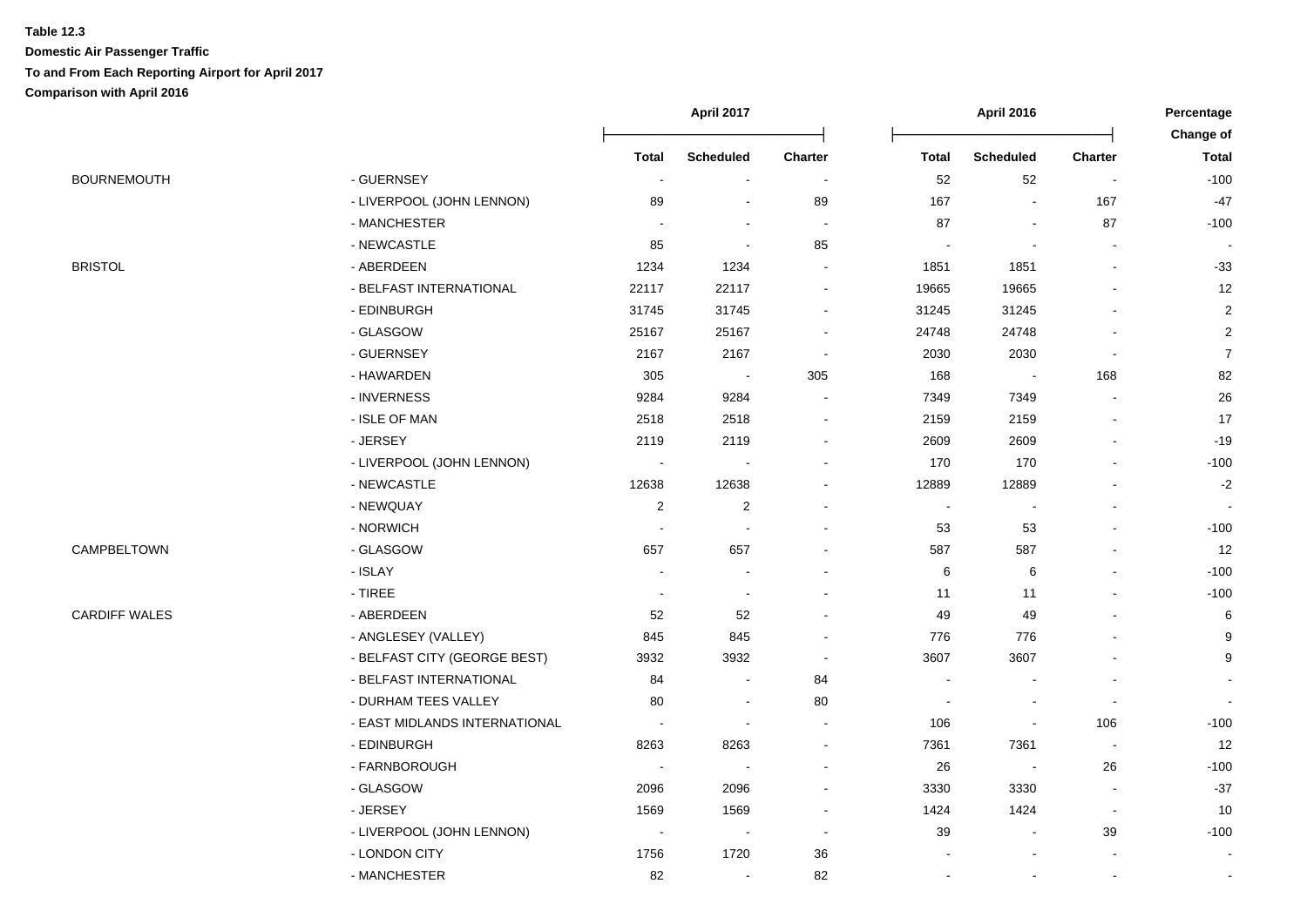|                             |                              | <b>April 2017</b> |                  |                | <b>April 2016</b>       | Percentage<br>Change of  |                          |              |
|-----------------------------|------------------------------|-------------------|------------------|----------------|-------------------------|--------------------------|--------------------------|--------------|
|                             |                              | <b>Total</b>      | <b>Scheduled</b> | <b>Charter</b> | <b>Total</b>            | <b>Scheduled</b>         | <b>Charter</b>           | <b>Total</b> |
| <b>CARDIFF WALES</b>        | - NEWCASTLE                  | 1094              | 1038             | 56             | 1228                    | 1138                     | 90                       | $-11$        |
|                             | - STANSTED                   | 85                |                  | 85             | $\blacksquare$          | $\overline{\phantom{a}}$ |                          |              |
| CITY OF DERRY (EGLINTON)    | - GLASGOW                    | 7552              | 7552             |                | 6614                    | 6614                     |                          | 14           |
|                             | - LIVERPOOL (JOHN LENNON)    | 3016              | 3016             |                | 6437                    | 6437                     |                          | $-53$        |
|                             | - STANSTED                   |                   |                  |                | 9213                    | 9213                     |                          | $-100$       |
| <b>CONINGSBY</b>            | - ABERDEEN                   |                   |                  |                | 20                      | 20                       |                          | $-100$       |
| DONCASTER SHEFFIELD         | - BIRMINGHAM                 | 8                 | 8                |                |                         |                          | $\overline{\phantom{a}}$ |              |
|                             | - GLASGOW                    |                   |                  |                | 49                      |                          | 49                       | $-100$       |
|                             | - JERSEY                     | 3716              | 3716             |                | 3200                    | 3200                     | $\overline{a}$           | 16           |
|                             | - NEWQUAY                    | $\blacksquare$    |                  |                | 1076                    | 1076                     | $\blacksquare$           | $-100$       |
|                             | - SOUTHAMPTON                | 77                | 77               | $\blacksquare$ |                         |                          |                          |              |
|                             | - STANSTED                   | 42                | $\sim$           | 42             |                         |                          |                          |              |
| <b>DUNDEE</b>               | - STANSTED                   | 1921              | 1921             |                | 1733                    | 1733                     |                          | 11           |
| <b>DURHAM TEES VALLEY</b>   | - ABERDEEN                   | 1415              | 1415             |                | 1771                    | 1771                     |                          | $-20$        |
|                             | - BOURNEMOUTH                | 37                | 37               |                |                         |                          |                          |              |
|                             | - HUMBERSIDE                 | 49                | 49               |                |                         |                          |                          |              |
|                             | - LUTON                      | 66                |                  | 66             |                         |                          |                          |              |
| EAST MIDLANDS INTERNATIONAL | - ABERDEEN                   |                   |                  |                | 606                     | 606                      |                          | $-100$       |
|                             | - BELFAST CITY (GEORGE BEST) | 12867             | 12867            |                | 12901                   | 12901                    | $\blacksquare$           | $\sim$       |
|                             | - CARDIFF WALES              |                   |                  |                | 33                      | $\overline{\phantom{a}}$ | 33                       | $-100$       |
|                             | - EDINBURGH                  | 7305              | 7305             |                | 8308                    | 8308                     | $\overline{a}$           | $-12$        |
|                             | - GATWICK                    |                   |                  |                | 67                      | $\blacksquare$           | 67                       | $-100$       |
|                             | - GLASGOW                    | 7492              | 7492             |                | 10354                   | 10354                    |                          | $-28$        |
|                             | - GUERNSEY                   | 2313              | 2313             |                | 2291                    | 2291                     | $\blacksquare$           | $\mathbf{1}$ |
|                             | - JERSEY                     | 2953              | 2953             |                | 2322                    | 2322                     | $\blacksquare$           | 27           |
|                             | - LEEDS BRADFORD             | $\sim$            |                  |                | $\overline{\mathbf{c}}$ | $\overline{2}$           | $\sim$                   | $-100$       |
|                             | - LUTON                      | 151               | 151              |                |                         |                          | $\overline{\phantom{a}}$ |              |
|                             | - NEWCASTLE                  | 16                | 16               |                | 150                     |                          | 150                      | -89          |
| EDINBURGH                   | - BELFAST CITY (GEORGE BEST) | 14727             | 14727            |                | 12883                   | 12883                    |                          | 14           |
|                             | - BELFAST INTERNATIONAL      | 23736             | 23736            |                | 21939                   | 21939                    |                          | 8            |
|                             | - BIRMINGHAM                 | 20006             | 20006            |                | 21833                   | 21833                    |                          | -8           |
|                             | - BRISTOL                    | 31663             | 31663            |                | 31216                   | 31216                    |                          | $\mathbf{1}$ |
|                             | - CARDIFF WALES              | 8260              | 8260             |                | 7351                    | 7351                     | $\overline{\phantom{a}}$ | 12           |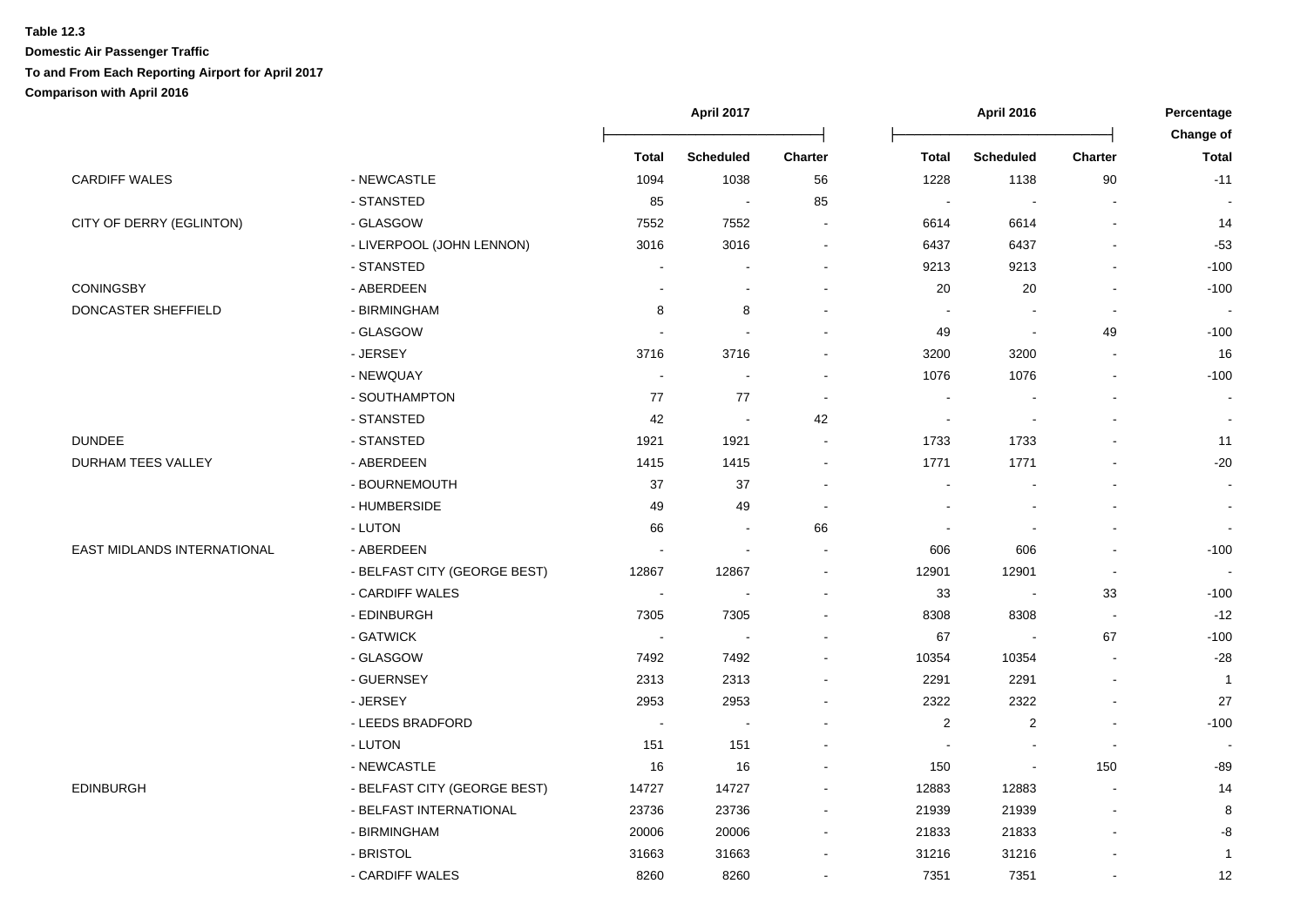|           |                               | <b>Total</b> | <b>Scheduled</b> | Charter | <b>Total</b> | <b>Scheduled</b> | Charter | Total  |
|-----------|-------------------------------|--------------|------------------|---------|--------------|------------------|---------|--------|
| EDINBURGH | - EAST MIDLANDS INTERNATIONAL | 7409         | 7409             |         | 8245         | 8245             |         | $-10$  |
|           | - EXETER                      | 4069         | 4069             |         | 3716         | 3716             |         |        |
|           | - GATWICK                     | 61981        | 61981            |         | 57218        | 57218            |         | 8      |
|           | - GLASGOW                     | 58           | 58               |         |              |                  |         |        |
|           | - HEATHROW                    | 97969        | 97969            |         | 85739        | 85739            |         | 14     |
|           | - INVERNESS                   |              |                  |         | 110          | 110              |         | $-100$ |
|           | - KIRKWALL                    | 3927         | 3927             |         | 3537         | 3537             |         | 11     |
|           | - LIVERPOOL (JOHN LENNON)     |              |                  |         | 1502         | 1502             |         | $-100$ |
|           | - LONDON CITY                 | 35152        | 35152            |         | 42297        | 42297            |         | $-17$  |
|           | - LUTON                       | 24361        | 24361            |         | 22180        | 22180            |         | 10     |
|           | - MANCHESTER                  | 10181        | 10181            |         | 7881         | 7881             |         | 29     |
|           | - NEWCASTLE                   |              |                  |         | 70           | 70               |         | $-100$ |
|           | - NORWICH                     | 2444         | 2444             |         | 2249         | 2249             |         | 9      |
|           | - SOUTHAMPTON                 | 17018        | 17018            |         | 16226        | 16226            |         | 5      |
|           | - STANSTED                    | 66040        | 66040            |         | 69715        | 69715            |         | -5     |
|           | - STORNOWAY                   | 1464         | 1464             |         | 1547         | 1547             |         | -5     |
|           | - SUMBURGH                    | 3895         | 3895             |         | 3699         | 3699             |         | 5      |
|           | - WICK JOHN O GROATS          | 848          | 848              |         | 959          | 959              |         | $-12$  |
| EXETER    | - BELFAST CITY (GEORGE BEST)  | 3615         | 3615             |         | 2629         | 2629             |         | 38     |
|           | - EDINBURGH                   | 4178         | 4178             |         | 3745         | 3745             |         | 12     |
|           | - GLASGOW                     | 3707         | 3707             |         | 3014         | 3014             |         | 23     |
|           | - GUERNSEY                    | 2552         | 2552             |         | 2061         | 2061             |         | 24     |
|           | - ISLES OF SCILLY (ST.MARYS)  | 1632         | 1632             |         | 1564         | 1564             |         |        |
|           | - JERSEY                      | 3778         | 3778             |         | 3162         | 3162             |         | 19     |
|           | - LONDON CITY                 | 2304         | 2304             |         | 3095         | 3095             |         | $-26$  |
|           | - MANCHESTER                  | 11078        | 11078            |         | 9109         | 9109             |         | 22     |
|           | - NEWCASTLE                   | 3953         | 3953             |         | 3325         | 3325             |         | 19     |
|           | - NORWICH                     | 2032         | 2032             |         | 1961         | 1961             |         |        |
| GLASGOW   | - BARRA                       | 1362         | 1362             |         | 1139         | 1139             |         | 20     |
|           | - BELFAST CITY (GEORGE BEST)  | 13424        | 13424            |         | 15079        | 15079            |         | $-11$  |
|           | - BELFAST INTERNATIONAL       | 26493        | 26493            |         | 23267        | 23267            |         | 14     |

- BENBECULA 2239 2239 - 1850 1850 - 21 - BIRMINGHAM 16490 16490 - 18727 18727 - -12

**April 2017 April 2016 Percentage**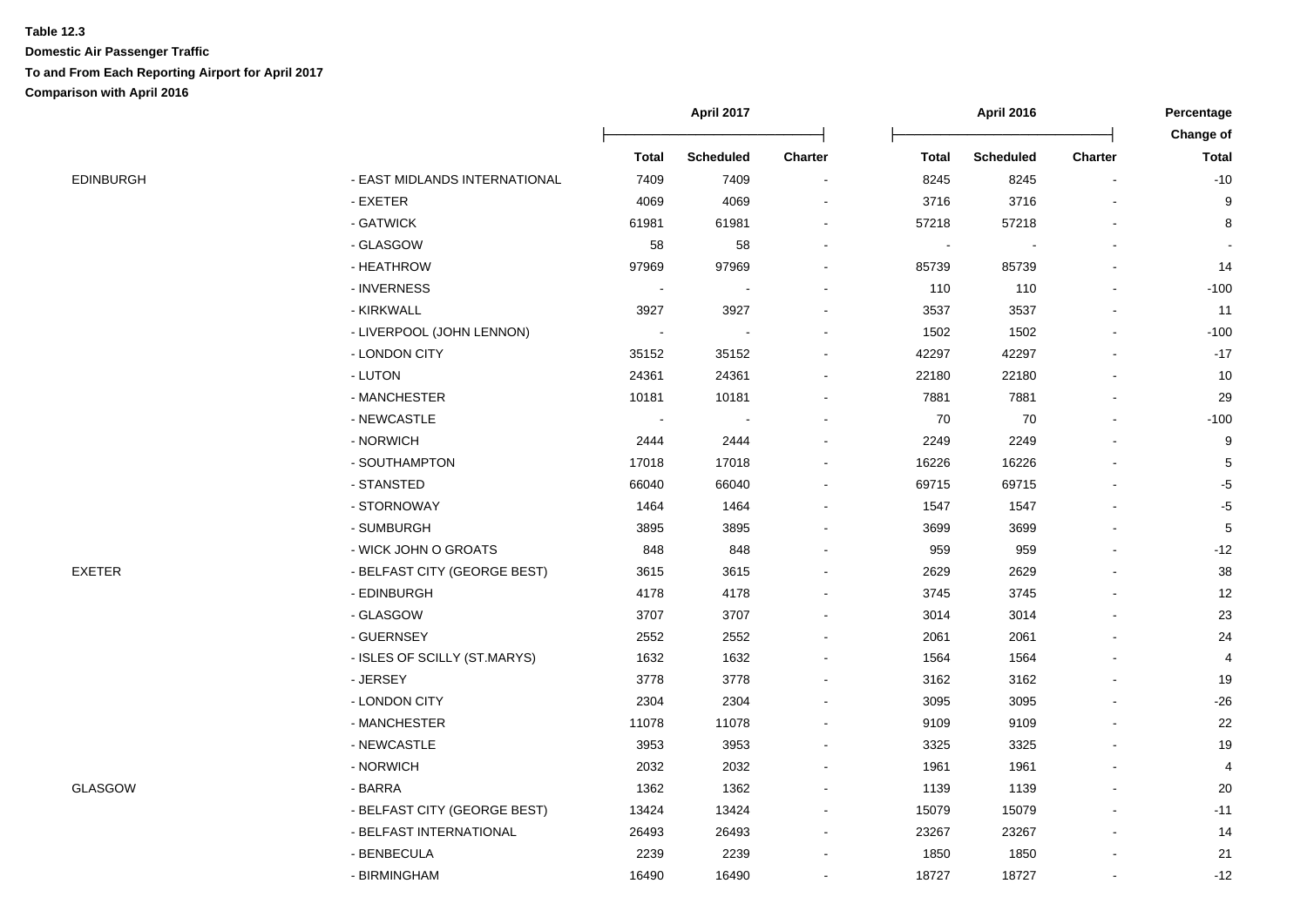**April 2017 April 2016 Percentage** Ōņņņņņņņņņņņņņņņņņņņņņņņņō Ōņņņņņņņņņņņņņņņņņņņņņņņņō **Change of Total Scheduled Charter Total Scheduled Charter Total** GLASGOW - BRISTOL 25170 25170 - 24760 24760 - 2 - CAMPBELTOWN 660 660 - 600 600 - 10 - CARDIFF WALES 2124 2124 - 3334 3334 - -36 - CITY OF DERRY (EGLINTON) 7562 7562 7562 - 6611 6611 - 14 - DONCASTER SHEFFIELD - - - 62 - 62 -100 - EAST MIDLANDS INTERNATIONAL 7519 7519 - 10365 10365 - -27 - EXETER 3711 3711 - 3009 3009 - 23 - GATWICK 53572 53572 - 53509 53509 - - - HEATHROW 74642 74642 - 71695 71695 - 4 - ISLAY 2672 2672 - 2382 2382 - 12 - ISLE OF MAN - - - 856 856 - -100 - JERSEY 5085 5085 - 3766 3766 - 35 - KIRKWALL 1717 1717 - 1395 1395 - 23 - LEEDS BRADFORD 770 770 - 461 461 - 67 - LONDON CITY 17179 17179 - 18934 18934 - -9 - LUTON 18797 18427 370 17178 17178 - 9 - MANCHESTER 3650 3650 - 3546 3546 - 3 - SOUTHAMPTON 15903 15903 - 14154 14154 - 12 - STANSTED 49157 49157 - 54565 54548 17 -10 - STORNOWAY 6011 6011 - 5432 5432 - 11 - SUMBURGH 2531 2531 - 2378 2378 - 6 - TIREE 1003 1003 - 840 840 - 19 GLOUCESTERSHIRE - ISLE OF MAN - - - 1036 1036 - -100 GUERNSEY - ALDERNEY 2657 2657 - 2870 2870 - -7 - BIRMINGHAM 2583 2583 - 2384 2384 - 8 - BRISTOL 1988 1988 - 1843 1841 2 8 - FAST MIDI ANDS INTERNATIONAL 2330 2330 - 2328 2328 2328 - 2328 - 2328 - 2328 - 2328 - 2328 - 2328 - 2328 - 2 - EXETER 2461 2461 - 1996 1996 - 23 - GATWICK 27355 27355 - 25971 25971 - 5 - JERSEY 7649 7649 - 9872 9780 92 -23 - LEEDS BRADFORD 994 994 - - - - - - LONDON CITY 2165 2165 - 2054 2054 - 5

- MANCHESTER 5376 5376 - 5727 5727 - -6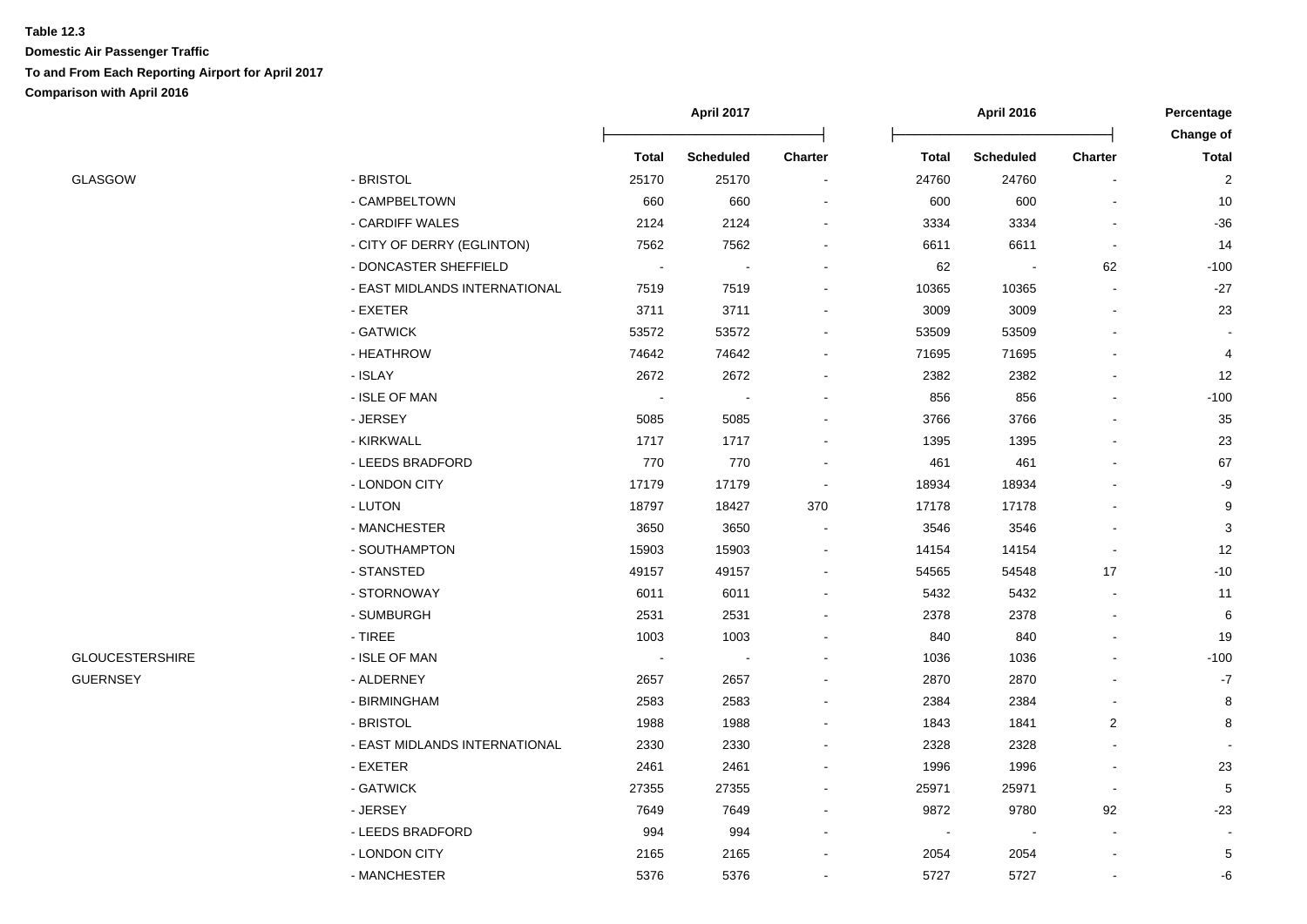|                    |                               | April 2017               |                          |                          | <b>April 2016</b> | Percentage<br><b>Change of</b> |                |                |
|--------------------|-------------------------------|--------------------------|--------------------------|--------------------------|-------------------|--------------------------------|----------------|----------------|
|                    |                               | <b>Total</b>             | <b>Scheduled</b>         | Charter                  | Total             | <b>Scheduled</b>               | <b>Charter</b> | <b>Total</b>   |
| <b>GUERNSEY</b>    | - SOUTHAMPTON                 | 9980                     | 9980                     | $\overline{a}$           | 12718             | 12717                          | $\overline{1}$ | $-22$          |
|                    | - STANSTED                    | 2302                     | 2302                     |                          | 1915              | 1915                           |                | 20             |
| HUMBERSIDE         | - ABERDEEN                    | 1675                     | 1675                     |                          | 1952              | 1952                           |                | $-14$          |
|                    | - DURHAM TEES VALLEY          | 85                       | 85                       |                          |                   |                                |                |                |
|                    | - EAST MIDLANDS INTERNATIONAL | $\overline{\phantom{a}}$ | $\overline{\phantom{a}}$ |                          | 6                 | 6                              |                | $-100$         |
|                    | - JERSEY                      | 52                       | 52                       | $\overline{a}$           |                   |                                |                |                |
|                    | - LUTON                       | 80                       | $\blacksquare$           | 80                       |                   |                                |                |                |
|                    | - MARHAM(KINGS LYNN)          | $\overline{7}$           | $\overline{7}$           | $\overline{\phantom{a}}$ |                   |                                |                |                |
|                    | - NORWICH                     | 15                       | $\blacksquare$           | 15                       |                   |                                |                |                |
|                    | - SOUTHAMPTON                 | 72                       | 36                       | 36                       |                   |                                |                |                |
|                    | - WARTON                      | 27                       | 27                       | $\overline{a}$           |                   |                                |                |                |
| <b>INVERNESS</b>   | - BELFAST CITY (GEORGE BEST)  | 3248                     | 3248                     | $\blacksquare$           | 2468              | 2468                           |                | 32             |
|                    | - BENBECULA                   | 45                       | 45                       |                          | $\sim$            | $\blacksquare$                 |                |                |
|                    | - BIRMINGHAM                  | 3626                     | 3626                     |                          | 3618              | 3618                           |                | $\blacksquare$ |
|                    | - BRISTOL                     | 9283                     | 9283                     |                          | 7373              | 7373                           |                | 26             |
|                    | - EDINBURGH                   |                          |                          |                          | 113               | 113                            |                | $-100$         |
|                    | - GATWICK                     | 23174                    | 23174                    |                          | 21541             | 21541                          |                | 8              |
|                    | - HEATHROW                    | 6590                     | 6590                     |                          |                   |                                |                |                |
|                    | - KIRKWALL                    | 1969                     | 1969                     |                          | 1518              | 1518                           |                | 30             |
|                    | - LUTON                       | 13505                    | 13505                    |                          | 12522             | 12522                          |                | 8              |
|                    | - MANCHESTER                  | 5968                     | 5968                     |                          | 6161              | 6161                           |                | $-3$           |
|                    | - STORNOWAY                   | 2233                     | 2233                     |                          | 2243              | 2243                           |                |                |
|                    | - SUMBURGH                    | 29                       | 29                       |                          | 282               | 282                            |                | $-90$          |
| ISLAY              | - GLASGOW                     | 2637                     | 2637                     |                          | 2362              | 2362                           |                | 12             |
| <b>ISLE OF MAN</b> | - BELFAST CITY (GEORGE BEST)  | 660                      | 660                      |                          | 2005              | 2005                           |                | $-67$          |
|                    | - BIRMINGHAM                  | 3815                     | 3815                     |                          | 2973              | 2973                           |                | 28             |
|                    | - BLACKPOOL                   | $\sim$                   | $\sim$                   |                          | 1301              | 1301                           |                | $-100$         |
|                    | - BRISTOL                     | 2517                     | 2517                     |                          | 2159              | 2159                           |                | 17             |
|                    | - GATWICK                     | 14346                    | 14346                    |                          | 13862             | 13862                          |                | 3              |
|                    | - GLASGOW                     |                          |                          |                          | 832               | 832                            |                | $-100$         |
|                    | - GLOUCESTERSHIRE             |                          |                          |                          | 1029              | 1029                           |                | $-100$         |
|                    | - LIVERPOOL (JOHN LENNON)     | 17232                    | 17232                    |                          | 17395             | 17395                          |                | $-1$           |
|                    | - LONDON CITY                 | 4232                     | 4232                     | $\blacksquare$           | 5757              | 5757                           |                | $-26$          |
|                    |                               |                          |                          |                          |                   |                                |                |                |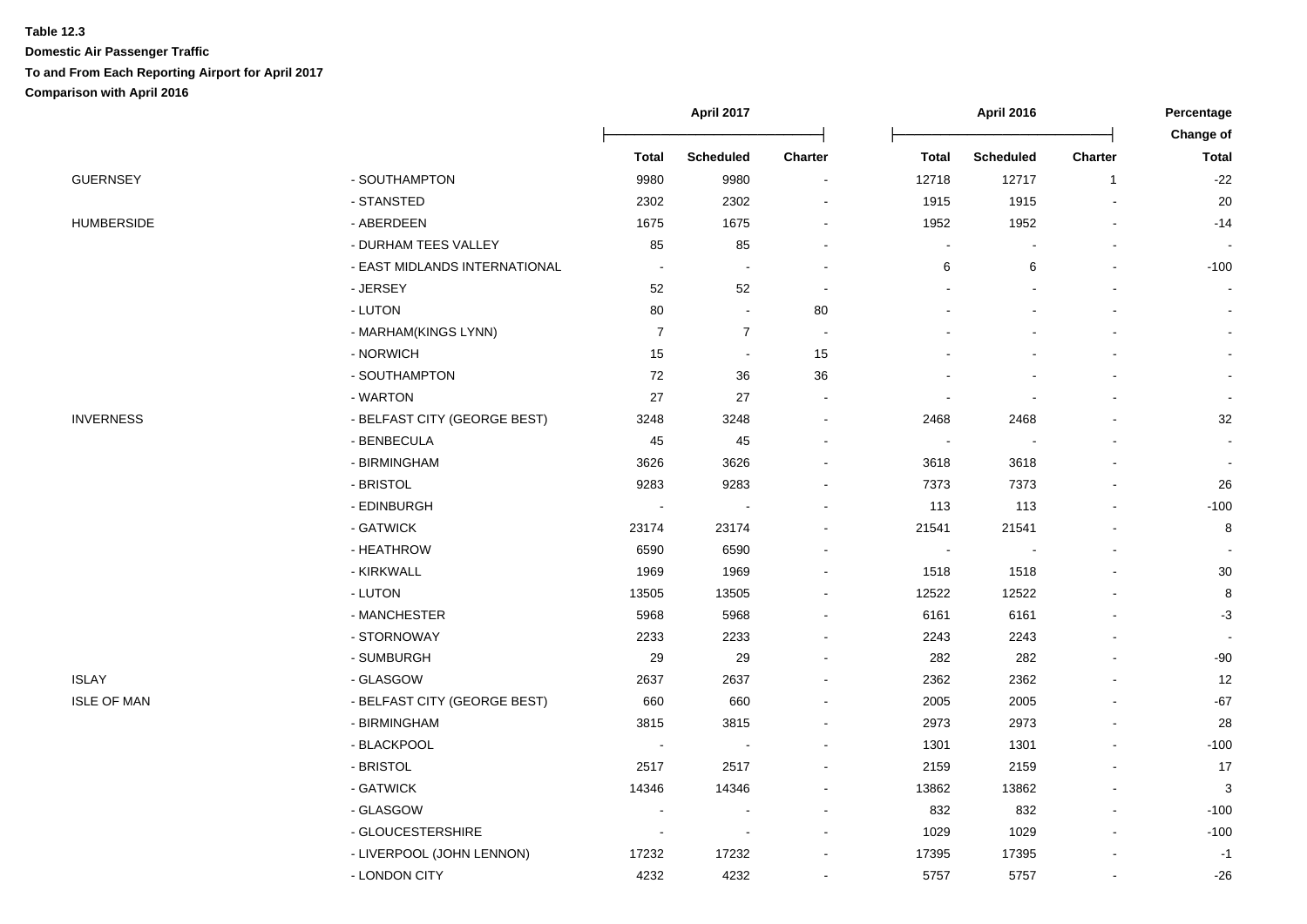|                    |                               | April 2017   |                  |                          |                | <b>April 2016</b>        |                |                           |
|--------------------|-------------------------------|--------------|------------------|--------------------------|----------------|--------------------------|----------------|---------------------------|
|                    |                               | <b>Total</b> | <b>Scheduled</b> | <b>Charter</b>           | <b>Total</b>   | <b>Scheduled</b>         | <b>Charter</b> | Change of<br><b>Total</b> |
| <b>ISLE OF MAN</b> | - LUTON                       | 2442         | 2442             | $\blacksquare$           | $\blacksquare$ | $\overline{\phantom{a}}$ |                |                           |
|                    | - MANCHESTER                  | 13831        | 13831            | $\blacksquare$           | 12324          | 12324                    |                | 12                        |
|                    | - NEWCASTLE                   | 368          | 368              | $\overline{a}$           | 336            | 336                      |                | 10                        |
| <b>JERSEY</b>      | - ABERDEEN                    | 49           | 49               |                          |                |                          |                | $\sim$                    |
|                    | - BELFAST INTERNATIONAL       | 2418         | 2418             |                          | 1386           | 1386                     |                | 74                        |
|                    | - BIRMINGHAM                  | 6415         | 6415             |                          | 6496           | 6496                     |                | $-1$                      |
|                    | - BRISTOL                     | 2099         | 2099             | $\overline{a}$           | 2614           | 2614                     |                | $-20$                     |
|                    | - CARDIFF WALES               | 1596         | 1596             |                          | 1337           | 1337                     |                | 19                        |
|                    | - DONCASTER SHEFFIELD         | 3405         | 3405             | $\overline{\phantom{a}}$ | 2863           | 2863                     |                | 19                        |
|                    | - EAST MIDLANDS INTERNATIONAL | 2985         | 2985             | $\blacksquare$           | 2366           | 2366                     |                | $26\,$                    |
|                    | - EXETER                      | 4070         | 4070             | $\overline{a}$           | 3557           | 3557                     |                | 14                        |
|                    | - GATWICK                     | 58484        | 58484            | $\blacksquare$           | 53194          | 53194                    |                | $10$                      |
|                    | - GLASGOW                     | 5048         | 5048             | $\blacksquare$           | 3726           | 3726                     |                | 35                        |
|                    | - GUERNSEY                    | 7024         | 7024             |                          | 8983           | 8983                     |                | $-22$                     |
|                    | - HUMBERSIDE                  | 54           | 54               |                          |                |                          |                | $\sim$                    |
|                    | - LEEDS BRADFORD              | 90           | 90               |                          |                |                          |                | $\blacksquare$            |
|                    | - LIVERPOOL (JOHN LENNON)     | 13611        | 13611            |                          | 8404           | 8404                     |                | 62                        |
|                    | - LONDON CITY                 | 2728         | 2728             |                          | 3431           | 3431                     |                | $-20$                     |
|                    | - LUTON                       | 5146         | 5146             |                          | 3943           | 3943                     |                | 31                        |
|                    | - MANCHESTER                  | 3165         | 3165             | $\blacksquare$           | 4311           | 4311                     |                | $-27$                     |
|                    | - NEWCASTLE                   | 3054         | 3054             | $\overline{\phantom{a}}$ | 2313           | 2313                     |                | 32                        |
|                    | - SOUTHAMPTON                 | 13585        | 13585            | $\blacksquare$           | 13616          | 13616                    |                |                           |
|                    | - SOUTHEND                    | 1155         | 1155             | $\overline{a}$           | 1202           | 1202                     |                | $-4$                      |
| <b>KIRKWALL</b>    | - ABERDEEN                    | 3847         | 3847             |                          | 3758           | 3758                     |                | $\overline{2}$            |
|                    | - EDAY                        | 22           | 22               |                          | 32             | 32                       |                | $-31$                     |
|                    | - EDINBURGH                   | 3893         | 3893             |                          | 3517           | 3517                     |                | 11                        |
|                    | - GLASGOW                     | 1701         | 1701             | $\blacksquare$           | 1409           | 1409                     |                | 21                        |
|                    | - INVERNESS                   | 772          | 772              | $\blacksquare$           | 701            | 701                      |                | 10                        |
|                    | - NORTH RONALDSAY             | 517          | 517              |                          | 594            | 594                      |                | $-13$                     |
|                    | - PAPA WESTRAY                | 432          | 432              |                          | 414            | 414                      |                | 4                         |
|                    | - SANDAY                      | 233          | 233              | $\overline{\phantom{a}}$ | 275            | 275                      |                | $-15$                     |
|                    | - STRONSAY                    | 258          | 258              |                          | 258            | 258                      |                |                           |
|                    | - SUMBURGH                    | 899          | 899              | $\overline{a}$           | 752            | 752                      |                | 20                        |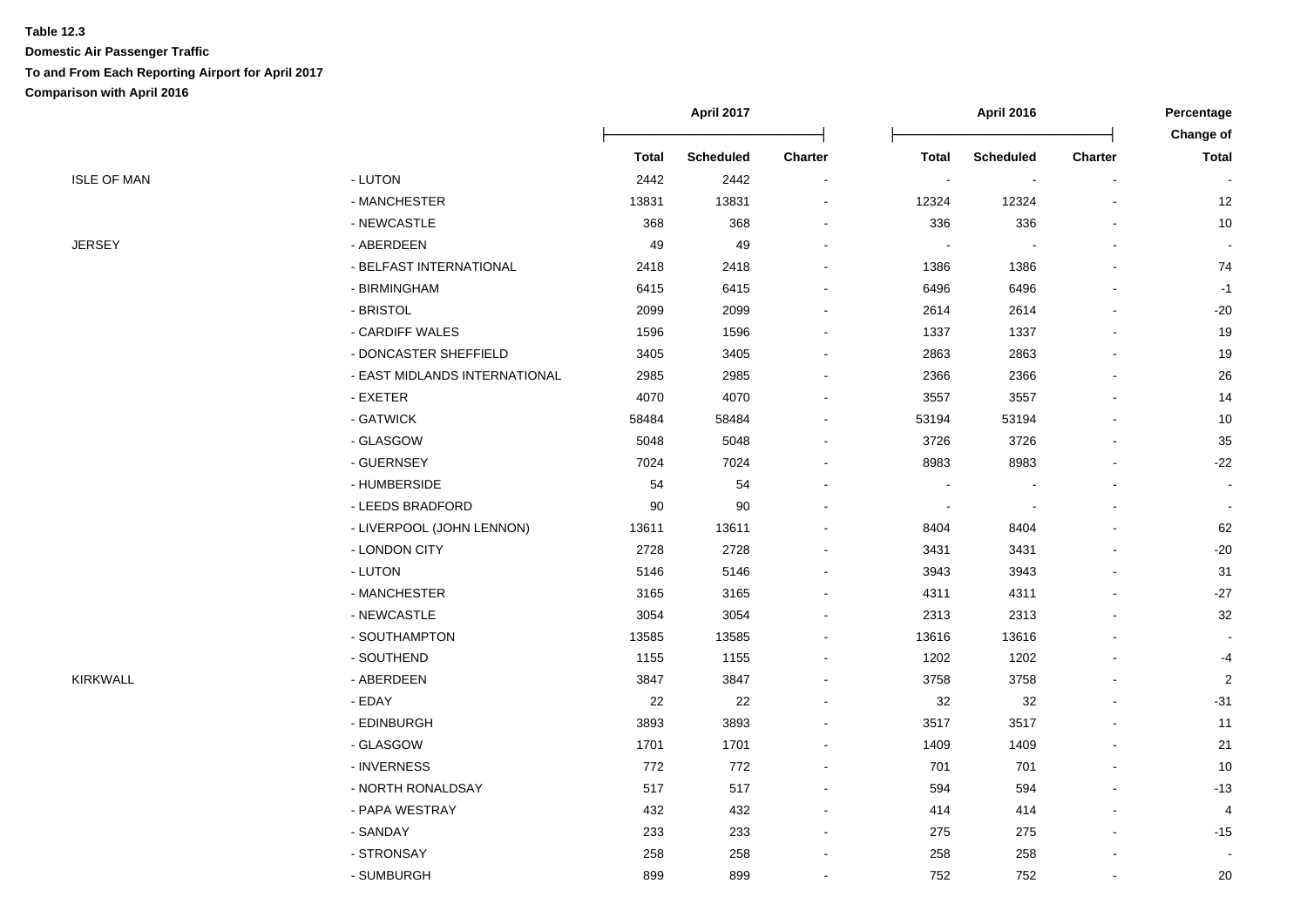|                         |                              | April 2017               |                          |                          | April 2016               | Percentage               |                          |                                  |
|-------------------------|------------------------------|--------------------------|--------------------------|--------------------------|--------------------------|--------------------------|--------------------------|----------------------------------|
|                         |                              | <b>Total</b>             | <b>Scheduled</b>         | Charter                  | <b>Total</b>             | <b>Scheduled</b>         | <b>Charter</b>           | <b>Change of</b><br><b>Total</b> |
| KIRKWALL                | - WESTRAY                    | 261                      | 261                      | $\blacksquare$           | 293                      | 293                      |                          | $-11$                            |
|                         | - WICK JOHN O GROATS         | 10                       | 10                       |                          |                          |                          |                          |                                  |
| <b>LEEDS BRADFORD</b>   | - ABERDEEN                   | 996                      | 996                      |                          | 1021                     | 1021                     |                          | $-2$                             |
|                         | - BELFAST CITY (GEORGE BEST) | 13379                    | 13379                    |                          | 12872                    | 12872                    |                          | 4                                |
|                         | - BIRMINGHAM                 | $\overline{\mathbf{c}}$  | $\overline{\phantom{a}}$ | 2                        | $\overline{\phantom{a}}$ |                          |                          |                                  |
|                         | - GLASGOW                    | 768                      | 768                      | $\blacksquare$           | 464                      | 464                      |                          | 66                               |
|                         | - GUERNSEY                   | 982                      | 982                      |                          |                          |                          |                          |                                  |
|                         | - HEATHROW                   | 13862                    | 13862                    | $\blacksquare$           | 13310                    | 13310                    |                          | 4                                |
|                         | - JERSEY                     | 90                       | 90                       |                          |                          |                          |                          |                                  |
|                         | - LIVERPOOL (JOHN LENNON)    | 178                      | 178                      |                          |                          |                          |                          |                                  |
|                         | - NEWQUAY                    | 2890                     | 2890                     |                          |                          |                          |                          |                                  |
|                         | - SOUTHAMPTON                | 2690                     | 2690                     |                          | 3528                     | 3528                     |                          | $-24$                            |
| LERWICK (TINGWALL)      | - FAIR ISLE                  | 173                      | 173                      |                          | 250                      | 250                      |                          | $-31$                            |
|                         | - FOULA                      | 76                       | 76                       |                          | 121                      | 121                      |                          | $-37$                            |
|                         | - PAPA STOUR                 | $\overline{1}$           | $\overline{1}$           |                          | 3                        | 3                        |                          | $-67$                            |
| LIVERPOOL (JOHN LENNON) | - BELFAST CITY (GEORGE BEST) | 3495                     | 3495                     |                          | 10485                    | 10485                    |                          | $-67$                            |
|                         | - BELFAST INTERNATIONAL      | 43617                    | 43617                    |                          | 37432                    | 37432                    |                          | 17                               |
|                         | - BIGGIN HILL                | ÷,                       |                          | $\blacksquare$           | 34                       | $\overline{\phantom{a}}$ | 34                       | $-100$                           |
|                         | - BOURNEMOUTH                | 91                       | $\blacksquare$           | 91                       | 166                      | $\blacksquare$           | 166                      | $-45$                            |
|                         | - CARDIFF WALES              |                          |                          | $\overline{a}$           | 38                       | $\blacksquare$           | 38                       | $-100$                           |
|                         | - CITY OF DERRY (EGLINTON)   | 2963                     | 2963                     | $\blacksquare$           | 6358                     | 6358                     |                          | $-53$                            |
|                         | - EDINBURGH                  | $\overline{\phantom{a}}$ |                          | $\overline{\phantom{a}}$ | 1491                     | 1491                     | $\overline{\phantom{a}}$ | $-100$                           |
|                         | - FARNBOROUGH                | 80                       | $\overline{\phantom{a}}$ | 80                       |                          |                          | $\overline{\phantom{a}}$ | $\sim$                           |
|                         | - GATWICK                    |                          |                          |                          | 45                       | $\blacksquare$           | 45                       | $-100$                           |
|                         | - ISLE OF MAN                | 17190                    | 17190                    | $\blacksquare$           | 17283                    | 17283                    | $\overline{\phantom{a}}$ | $-1$                             |
|                         | - JERSEY                     | 13640                    | 13640                    | $\overline{\phantom{a}}$ | 8381                     | 8381                     |                          | 63                               |
|                         | - LUTON                      | 35                       |                          | 35                       | 40                       |                          | $40\,$                   | $-12$                            |
|                         | - NEWCASTLE                  |                          |                          |                          | 74                       |                          | 74                       | $-100$                           |
|                         | - SOUTHAMPTON                |                          |                          | $\blacksquare$           | 92                       | $\overline{a}$           | 92                       | $-100$                           |
|                         | - STANSTED                   |                          |                          |                          | 68                       | $\blacksquare$           | 68                       | $-100$                           |
| <b>MANCHESTER</b>       | - ABERDEEN                   | 16796                    | 16796                    |                          | 16416                    | 16416                    | $\overline{\phantom{a}}$ | $\overline{2}$                   |
|                         | - BELFAST CITY (GEORGE BEST) | 24289                    | 24289                    |                          | 22206                    | 22206                    |                          | 9                                |
|                         | - BELFAST INTERNATIONAL      | 23983                    | 23983                    | $\blacksquare$           | 21343                    | 21298                    | 45                       | 12                               |
|                         |                              |                          |                          |                          |                          |                          |                          |                                  |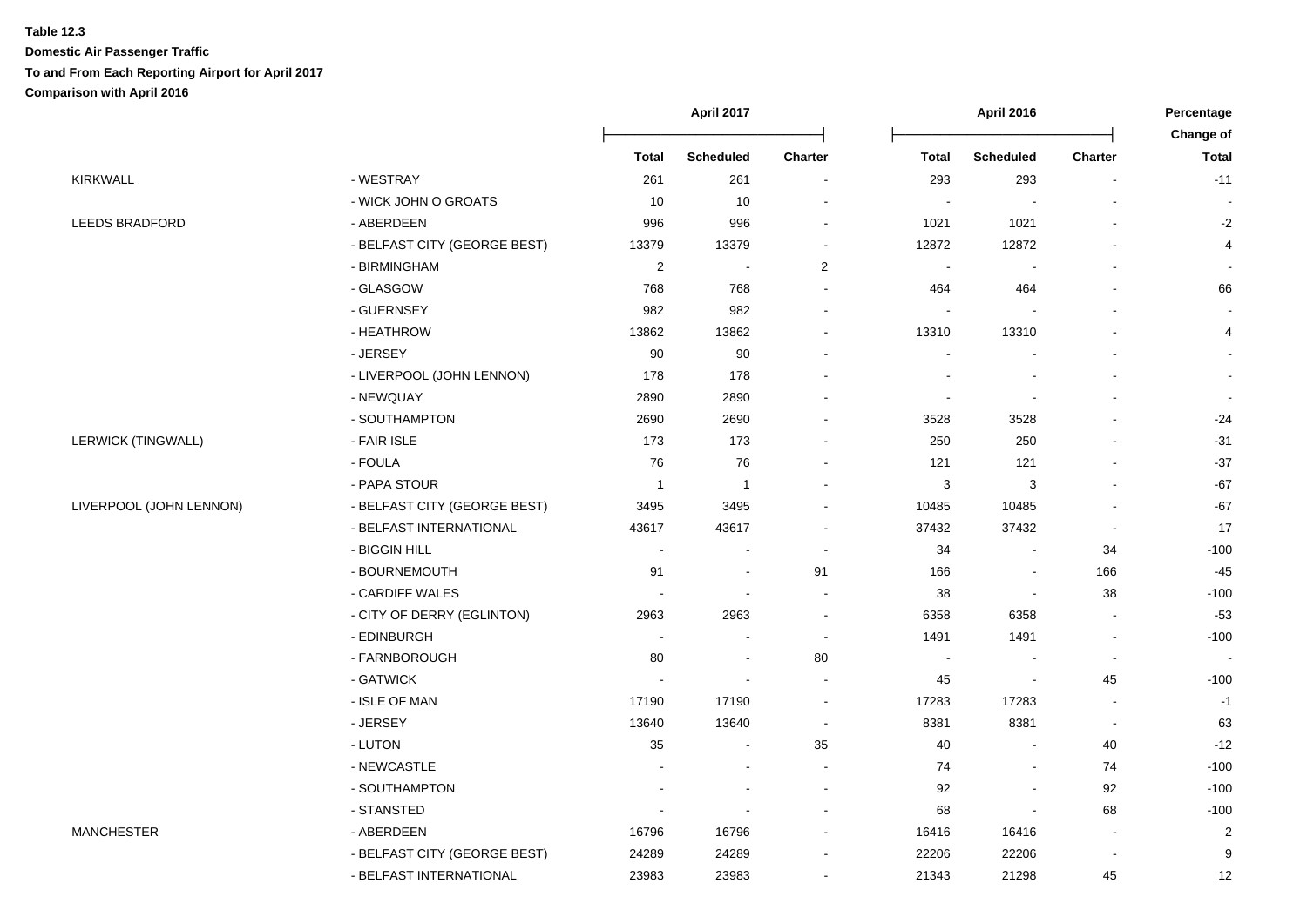|                   |                               | April 2017     |                          |                          | <b>April 2016</b> |                          |                          |                                  |
|-------------------|-------------------------------|----------------|--------------------------|--------------------------|-------------------|--------------------------|--------------------------|----------------------------------|
|                   |                               | <b>Total</b>   | <b>Scheduled</b>         | Charter                  | <b>Total</b>      | <b>Scheduled</b>         | <b>Charter</b>           | <b>Change of</b><br><b>Total</b> |
| <b>MANCHESTER</b> | - BENBECULA                   | 77             | $77$                     | $\overline{a}$           | $\sim$            | $\blacksquare$           | $\sim$                   | $\sim$                           |
|                   | - BOURNEMOUTH                 | $\sim$         | ÷,                       |                          | 87                | $\blacksquare$           | 87                       | $-100$                           |
|                   | - EDINBURGH                   | 10169          | 10169                    |                          | 7876              | 7876                     | $\overline{\phantom{a}}$ | 29                               |
|                   | - EXETER                      | 10898          | 10898                    |                          | 9019              | 9019                     |                          | 21                               |
|                   | - GATWICK                     | 34             | $\overline{\phantom{a}}$ | 34                       |                   |                          |                          |                                  |
|                   | - GLASGOW                     | 3498           | 3498                     |                          | 3528              | 3528                     |                          | $-1$                             |
|                   | - GUERNSEY                    | 5367           | 5367                     | $\blacksquare$           | 5652              | 5652                     |                          | $-5$                             |
|                   | - HEATHROW                    | 55854          | 55854                    | $\blacksquare$           | 59034             | 59034                    |                          | $-5$                             |
|                   | - INVERNESS                   | 5065           | 5065                     | $\blacksquare$           | 6128              | 6128                     | $\overline{\phantom{a}}$ | $-17$                            |
|                   | - ISLE OF MAN                 | 13734          | 13734                    | $\blacksquare$           | 12194             | 12194                    | $\overline{a}$           | 13                               |
|                   | - JERSEY                      | 3163           | 3163                     | $\overline{\phantom{a}}$ | 4350              | 4350                     | $\blacksquare$           | $-27$                            |
|                   | - LUTON                       | 120            | $\blacksquare$           | 120                      | 38                | $\overline{\phantom{a}}$ | 38                       | 216                              |
|                   | - LYDD                        | 59             | ÷,                       | 59                       |                   | $\overline{\phantom{a}}$ | $\sim$                   | $\sim$                           |
|                   | - NEWCASTLE                   | $\blacksquare$ | $\blacksquare$           |                          | 90                | 3                        | 87                       | $-100$                           |
|                   | - NEWQUAY                     | 7460           | 7460                     | $\blacksquare$           | 5472              | 5472                     | $\overline{\phantom{a}}$ | 36                               |
|                   | - NORWICH                     | 2252           | 2181                     | $71$                     | 2089              | 2089                     | $\blacksquare$           | 8                                |
|                   | - SOUTHAMPTON                 | 17265          | 17265                    |                          | 14691             | 14656                    | 35                       | 18                               |
|                   | - STANSTED                    | $\blacksquare$ | $\blacksquare$           | $\overline{\phantom{a}}$ | 217               | $\overline{\phantom{a}}$ | 217                      | $-100$                           |
|                   | - STORNOWAY                   | 1052           | 1052                     | $\overline{a}$           |                   |                          | $\overline{\phantom{a}}$ | $\blacksquare$                   |
|                   | - SUMBURGH                    | 69             | 69                       |                          | $\blacksquare$    | $\blacksquare$           | $\overline{a}$           |                                  |
| NEWCASTLE         | - ABERDEEN                    | 1621           | 1621                     |                          | 1832              | 1832                     |                          | $-12$                            |
|                   | - BELFAST CITY (GEORGE BEST)  |                |                          |                          | 1763              | 1763                     |                          | $-100$                           |
|                   | - BELFAST INTERNATIONAL       | 23421          | 23421                    |                          | 19890             | 19890                    |                          | 18                               |
|                   | - BIGGIN HILL                 |                |                          |                          | 40                | $\blacksquare$           | 40                       | $-100$                           |
|                   | - BIRMINGHAM                  | ÷,             |                          | $\blacksquare$           | 393               | 313                      | $80\,$                   | $-100$                           |
|                   | - BOURNEMOUTH                 | 90             |                          | 90                       |                   | $\overline{\phantom{a}}$ | $\overline{\phantom{a}}$ |                                  |
|                   | - BRISTOL                     | 12560          | 12560                    | $\blacksquare$           | 12695             | 12695                    | $\overline{\phantom{a}}$ | $-1$                             |
|                   | - CARDIFF WALES               | 1105           | 1020                     | 85                       | 1185              | 1097                     | 88                       | $\textnormal{-}7$                |
|                   | - EAST MIDLANDS INTERNATIONAL | 80             | $\sim$                   | 80                       | 149               | $\sim$                   | 149                      | $-46$                            |
|                   | - EXETER                      | 3900           | 3900                     | $\overline{a}$           | 3292              | 3292                     | $\blacksquare$           | $18\,$                           |
|                   | - HEATHROW                    | 41150          | 41150                    |                          | 40455             | 40455                    |                          | $\overline{c}$                   |
|                   | - ISLE OF MAN                 | 450            | 450                      |                          |                   |                          |                          |                                  |
|                   | - JERSEY                      | 3049           | 3049                     |                          | 2373              | 2373                     |                          | 28                               |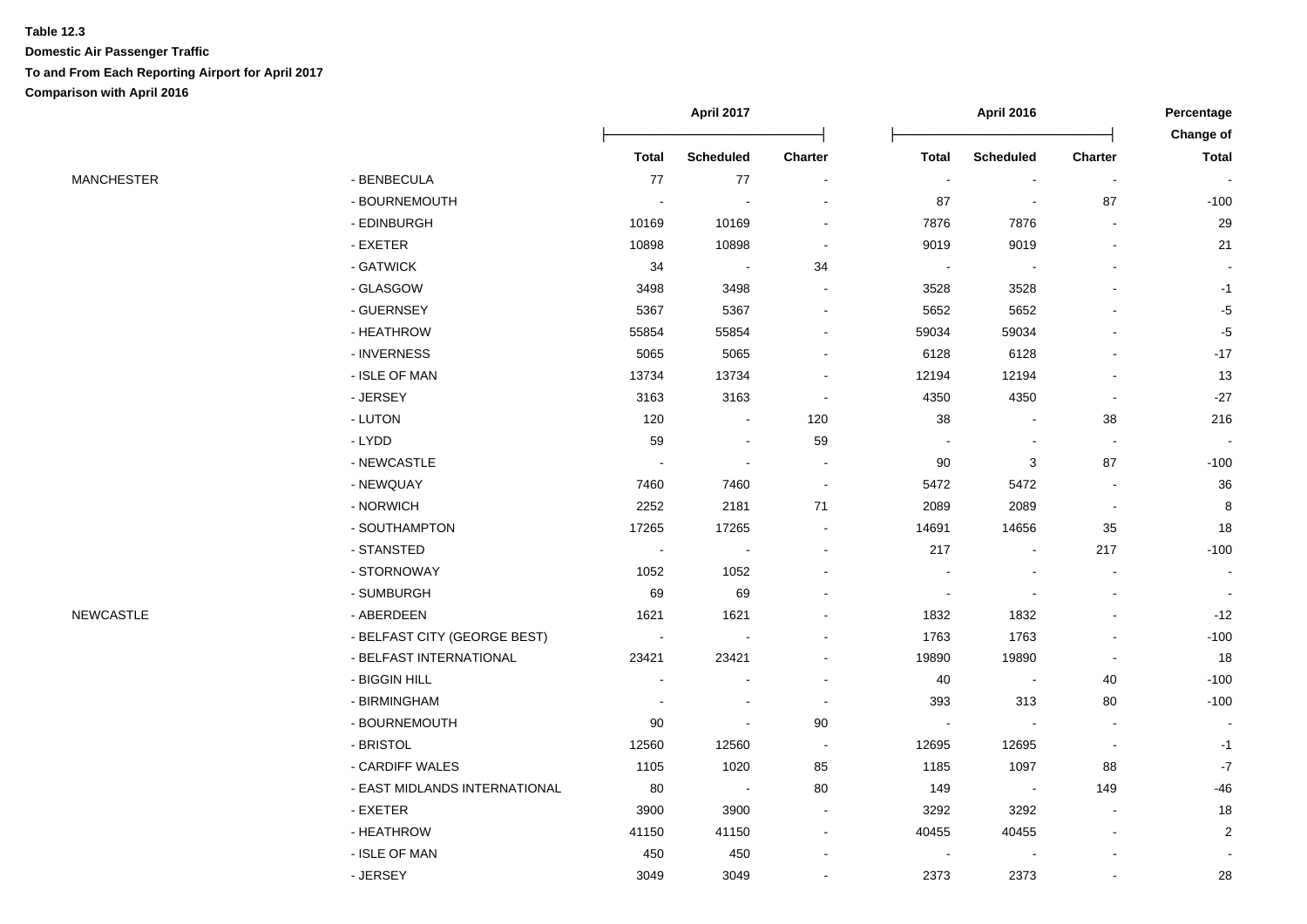|                  |                              | <b>April 2017</b> |                  |                          | <b>April 2016</b>        |                  |                |                                  |
|------------------|------------------------------|-------------------|------------------|--------------------------|--------------------------|------------------|----------------|----------------------------------|
|                  |                              | <b>Total</b>      | <b>Scheduled</b> | <b>Charter</b>           | <b>Total</b>             | <b>Scheduled</b> | Charter        | <b>Change of</b><br><b>Total</b> |
| <b>NEWCASTLE</b> | - LIVERPOOL (JOHN LENNON)    | $\blacksquare$    |                  |                          | 74                       | $\sim$           | 74             | $-100$                           |
|                  | - LUTON                      | 45                |                  | 45                       | 45                       |                  | 45             |                                  |
|                  | - MANCHESTER                 | 80                |                  | 80                       | 100                      |                  | 100            | $-20$                            |
|                  | - NORWICH                    |                   |                  |                          | 168                      |                  | 168            | $-100$                           |
|                  | - SOUTHAMPTON                | 10491             | 10491            |                          | 9889                     | 9804             | 85             | $\,6\,$                          |
|                  | - STANSTED                   | 172               |                  | 172                      | 53                       |                  | 53             | 225                              |
| NEWQUAY          | - BELFAST CITY (GEORGE BEST) | 346               | 346              |                          |                          |                  |                |                                  |
|                  | - BIRMINGHAM                 | 2790              | 2790             |                          | 2335                     | 2335             | $\blacksquare$ | 19                               |
|                  | - DONCASTER SHEFFIELD        | $\blacksquare$    |                  |                          | 897                      | 897              |                | $-100$                           |
|                  | - EXETER                     | $-4$              | $-4$             |                          | 11                       | 11               |                | $-136$                           |
|                  | - GATWICK                    | 13044             | 13044            |                          | 12449                    | 12449            |                | $\,$ 5 $\,$                      |
|                  | - ISLES OF SCILLY (ST.MARYS) | 2179              | 2179             |                          | 1637                     | 1637             |                | 33                               |
|                  | - LEEDS BRADFORD             | 2936              | 2936             |                          | $\overline{\phantom{a}}$ |                  |                |                                  |
|                  | - MANCHESTER                 | 7568              | 7568             |                          | 5488                     | 5488             |                | 38                               |
|                  | - STANSTED                   | 2710              | 2710             | $\overline{\phantom{a}}$ | 2147                     | 2147             |                | 26                               |
| NORWICH          | - ABERDEEN                   | 3287              | 1460             | 1827                     | 3463                     | 3463             |                | $-5$                             |
|                  | - EDINBURGH                  | 2405              | 2405             |                          | 2239                     | 2239             |                | $\overline{7}$                   |
|                  | - EXETER                     | 2006              | 2006             |                          | 1956                     | 1956             |                | $\mathbf{3}$                     |
|                  | - FARNBOROUGH                | 32                | 32               |                          |                          |                  |                |                                  |
|                  | - MANCHESTER                 | 2187              | 2187             |                          | 2075                     | 2075             |                | 5                                |
|                  | - NEWCASTLE                  | $\sim$            |                  |                          | 44                       | 44               |                | $-100$                           |
| SOUTHAMPTON      | - ABERDEEN                   | 2148              | 2148             |                          | 2385                     | 2385             |                | $-10$                            |
|                  | - ALDERNEY                   | 2031              | 2031             |                          | 1984                     | 1984             |                | $\overline{2}$                   |
|                  | - BELFAST CITY (GEORGE BEST) | 10154             | 10154            |                          | 9960                     | 9960             | $\sim$         | $\overline{2}$                   |
|                  | - BIRMINGHAM                 | $\sim$            |                  |                          | 33                       | $\blacksquare$   | 33             | $-100$                           |
|                  | - CARDIFF WALES              |                   |                  |                          | 22                       | 22               |                | $-100$                           |
|                  | - EDINBURGH                  | 17158             | 17158            |                          | 16332                    | 16332            |                | $\sqrt{5}$                       |
|                  | - GLASGOW                    | 15819             | 15819            |                          | 14100                    | 14100            |                | 12                               |
|                  | - GUERNSEY                   | 10037             | 10037            |                          | 12719                    | 12719            |                | $-21$                            |
|                  | - HUMBERSIDE                 | 75                |                  | ${\bf 75}$               |                          |                  |                |                                  |
|                  | - JERSEY                     | 13751             | 13685            | 66                       | 13787                    | 13787            |                |                                  |
|                  | - LEEDS BRADFORD             | 656               | 656              |                          | 1325                     | 1325             |                | -50                              |
|                  | - LIVERPOOL (JOHN LENNON)    |                   |                  |                          | 82                       |                  | 82             | $-100$                           |
|                  |                              |                   |                  |                          |                          |                  |                |                                  |